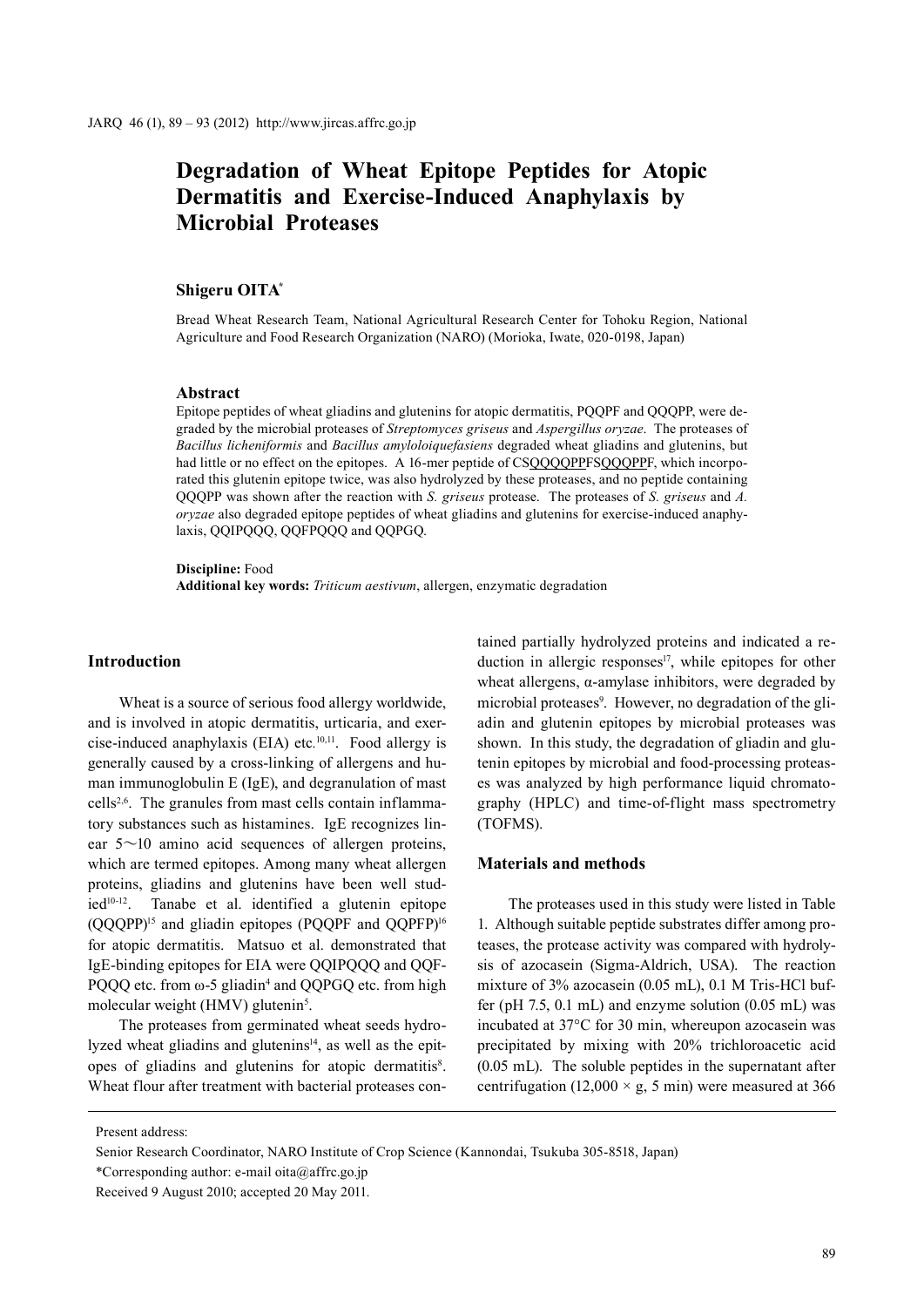S. Oita

nm and the protein concentration was determined using a DC-protein assay (Bio-Rad, USA) and bovine serum albumin (A-2153; Sigma-Aldrich) was used as a standard protein.

A mixture of wheat gliadins and low molecular weight (LMW) glutenins, termed WGG, was prepared by a modified method of Sandiford et al.12 Wheat flour was extracted twice with 0.5 M NaCl for 1 h, washed twice with distilled water, and then extracted with 70% ethanol. The ethanol extract was then dried by a centrifuging evaporator and dissolved with 10% dimethyl sulfoxide. WGG (2 μg) and proteases (0.2 μg) in 5 μL of 50 mM sodium citrate buffer (pH 4.5) for *A. saitoi* or Tris-HCl buffer (pH 7.5) for other proteases were incubated at 37°C for 16 h. The hydrolysis of WGG was determined by SDS-polyacryl amide gel electrophoresis  $(PAGE)^7$  and a silver-staining kit (CosmoBio, Japan).

Custom-synthesized 5~7-mer peptides were obtained from Invitrogen (Tokyo, Japan), and a 16-mer peptide CSQQQQPPFSQQQPPF (Glu-16) was obtained from Scrum (Tokyo, Japan). Protein markers were obtained from New England Biolabs (MA, USA). The reaction mixture (50  $\mu$ L) containing 0.2 or 2  $\mu$ g protease, 20  $\mu$ g epitope peptide, and 50 mM sodium citrate buffer (pH 4.5) for *A. saitoi* protease or Tris-HCl buffer (pH 7.5) for other proteases was incubated at 37°C for 16 h. The resting peptides were determined by HPLC on a 5C4-200 or a Navi C18-5 column (4.6  $\times$  250 mm, Wako, Japan) with a linear gradient of acetonitrile (5% to 20 or 50% in 30 min) in 0.2% formic acid at a flow rate of 0.5 mL/min. The eluent was monitored at 214 nm. For matrix-assisted laser desorption/ionization (MALDI) TOFMS, the sample solution was mixed with a matrix solution of α-cyano-4-hydroxycinnamic acid and the positive ion mass spectrum was measured on a Voyager-DE PRO (Applied Biosystems, USA) in the reflector mode. This TOFMS was able to analyze over 500 Da of molecular mass.

**Table 1. List of proteases in this study**

| Origin                     | Cat. No.    | Relative activity<br>to azocasein $(\% )$ |
|----------------------------|-------------|-------------------------------------------|
| Streptomyces griseus       | Sigma P5147 | 100                                       |
| Bacillus licheniformis     | Sigma P4860 | 27.2                                      |
| Bacillus amyloliquefaciens | Sigma P1236 | 16.2                                      |
| Aspergillus oryzae         | Sigma P6110 | 14.7                                      |
| Aspergillus saitoi         | Sigma P2143 | 1.1                                       |
| Bromelain from pineapple   | Sigma B4782 | 0.5                                       |

The  $OD_{366}$  of soluble peptide was measured 3 times.

### **1. Hydrolysis of gliadins and glutenins**

The relative protease activity per protein weight to azocasein is shown in Table 1. The *S. griseus* protease indicated the highest activity, but *A. saitoi* protease and bromelain indicated very low activity. Figure 1 shows the hydrolysis of WGG by the proteases. Proteins of 30  $\sim$ 45 kDa indicate gliadins and LMW glutenins (Fig. 1, lane 1). The gliadins and LMW glutenins were almost hydrolyzed by 1/10 the amount of the proteases of *B. amyloliquefaciens, B. licheniformis, A. oryzae, S. griseus* (Fig. 1, lanes 2-5), but slightly hydrolyzed by *A. saitoi* protease and bromelain (Fig. 1, lanes 2-5). The *B. amyloliquefaciens* protease-treated WGG contained partially hydrolyzed proteins, the molecular weights of which were 5-15 kDa (Fig. 1, lane 2). Such partially hydrolyzed proteins were not shown in the treatment with the proteases of *B. licheniformis, A. oryzae* and *S. griseus* (Fig. 1, lanes 3-5)*.*

Watanabe et al. reported that wheat insoluble proteins were hydrolyzed by 1/100 the amount of actinase from *S. griseus* and collagenase from *Clostridium histolyticum* at 20°C for 24 hrs., and that the protease-treated wheat proteins indicated no allergenicity to patients' serum17. Since the proteases of *B. licheniformis*, *B. amyloliquefacien*s, and *A. oryzae* had the ability to hydrolyze WGG as well as the *S. griseus* protease (Fig. 1), these proteases may possibly reduce allergenicity.



#### **Fig. 1. Degradation of WGG by proteases** Column No. 1: no protease, 2: *B. amyloliquefasiens*, 3: *B. licheniformis*, 4: *A. oryzae*, 5: *S. griseus*, 6: *A. saitoi*, 7: bromelain.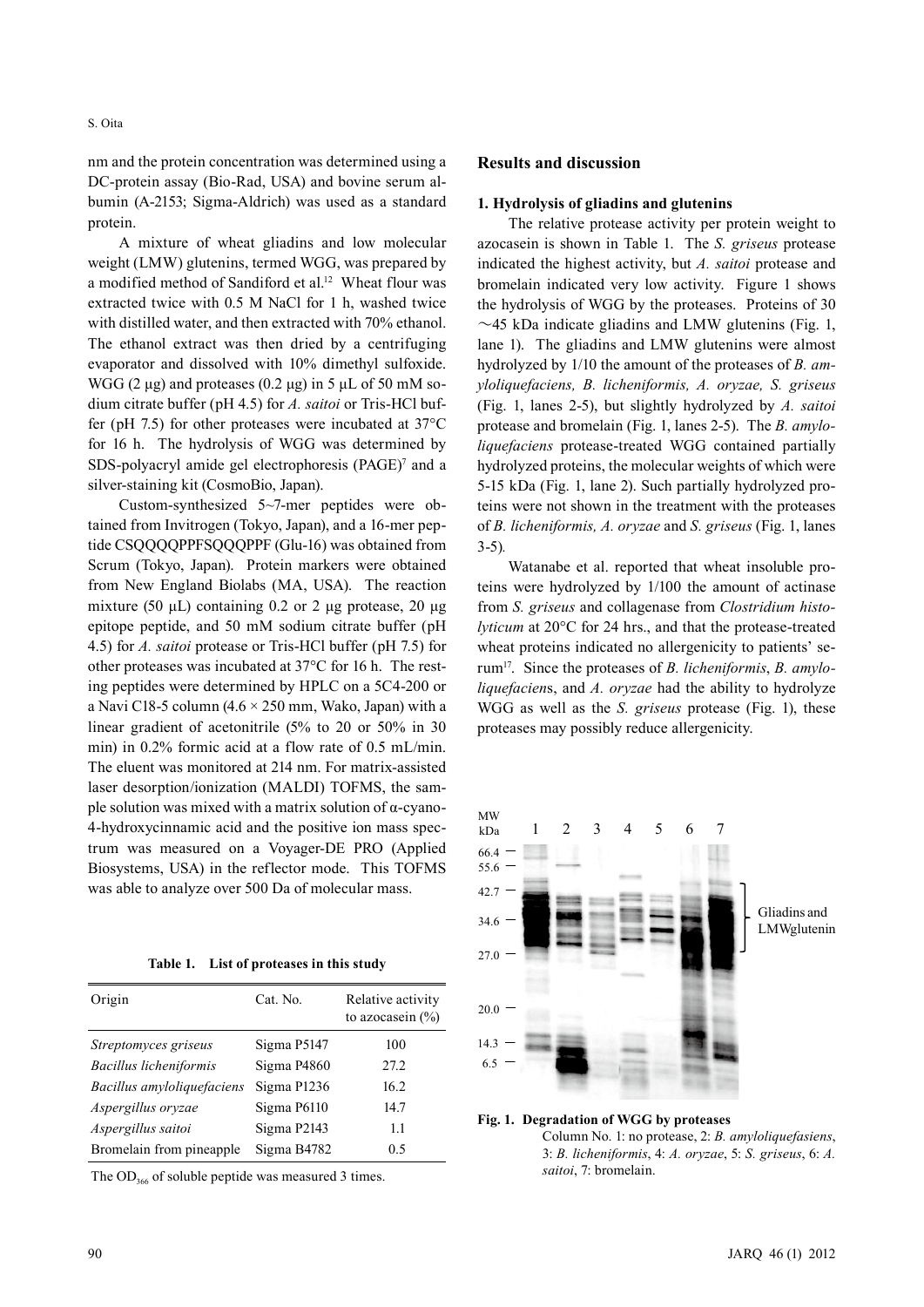# **2. Degradation of gliadin epitopes for atopic dermatitis**

The enzymatic degradation of synthetic epitope peptides involved in atopic dermatitis from gliadins and glutenins is summarized in Table 2. PQQPF and QQPFP were reported as minimum IgE-binding gliadin epitopes for atopic dermatitis<sup>16</sup>, with 5 repeats each in wheat γ-gliadin (283 amino acids)<sup>13</sup>. PQQPF was completely degraded by 1/50 the amount of the proteases of *S. griseus* and *A. oryzae*. QQPF was detected in the reaction mixture with 1/50 the amount of the *S. griseus* protease (Fig. 2B), but not with 1/5 the amount of the protease (Fig. 2C). The *A. oryzae* protease degraded PQQPF with a pattern resembling the *S. griseus* protease (data not shown). These results suggest that the preferable cleavage site of the epitope peptides by the proteases is between the proline and glutamine residues. The *B. licheniformis* and *B. amyloliquefacien*s proteases, for which the azocasein hydrolyzing activities were higher than the *A. oryzae* protease (Table 1), indicated less degrading activity to PQQPF. QQPFP was well degraded by 1/5 the amount of the *A. oryzae* protease, but not degraded or only to a slight extent by other proteases.



**Fig. 2. HPLC of protease-treated PQQPF**

A: no protease, B: 1/50 the amount of *S. griseus* protease, C: 1/5 the amount of *S. griseus* protease.

# **3. Degradation of LMW glutenin epitopes for atopic dermatitis**

QQQPP was reported as a minimum IgE-binding epitope of glutenin for atopic dermatitis<sup>15</sup>, and has 4 repeats in LMW glutenin (381 amino acids)<sup>3</sup>. QQQPP was well degraded by 1/5 the amount of the proteases from *S. griseus* and *A. oryzae*, but little degraded by the other proteases (Table 2). Due to the lower degradation of QQQPP, degradation of a longer peptide, including QQQPP, was examined. Since an allergenic 30-mer peptide, (SQQQQPPFSQQQPPF)<sub>2</sub>, was isolated from the enzymatic hydrolysate of gluten<sup>15</sup>, a synthetic 16-mer peptide Glu-16 was designed for the reaction. The N-terminal C residue of Glu-16 was added for identification of partially degraded peptides. Glu-16 was not detected after the reaction with 1/5 the amount of the proteases of *S. griseus*, *A. oryzae*, and *B. licheniformis*, and was well degraded by *B. amyloliquefaciens* protease and bromelain (Table 2).

TOFMS of the protease-treated Glu-16 samples are shown in Fig. 3. The *S. griseus* protease-treated sample indicated a main peak at *m/z* 510.5 corresponding to sodium salt of QPPF, but no peak of QQQPP (*m/z* 597.3) and its sodium salt (Fig. 3B). The *A. oryzae* protease-treated sample indicated 2 main peaks at *m/z* 1175.5 and 510.6 corresponding sodium salts of QPPFSQQQPP and QPPF (Fig. 3C). The *B. licheniformis* protease-treated sample indicated 2 main peaks at *m/z* 638.4 and 853.3 corresponding sodium salts of OOPPF and SOOOPPF (Fig. 3D). The sodium ion accompanied with the detected peptides was probably derived from NaOH, which was used for pH adjustment of the Tris-HCl buffer. QPPF and QQPPF are no longer epitopes for atopic dermatitis. These results suggest that *S. griseus* protease is the most

**Table 2. Degradation of epitope peptides for atopic dermatitis**

| Protease             | Ratio | Resting peptides $(\% )$ |     |                          |          |
|----------------------|-------|--------------------------|-----|--------------------------|----------|
|                      |       |                          |     | PQQPF QQPFP QQQPP Glu-16 |          |
| S. griseus           | 1/50  | $\theta$                 |     | 87                       | 11       |
|                      | 1/5   | $\theta$                 | 74  | 0                        | $\theta$ |
| A. oryzae            | 1/50  | $\theta$                 | 97  | 59                       | 15       |
|                      | 1/5   | $\theta$                 | 11  | 21                       | 0        |
| B. licheniformis     | 1/5   | 91                       | 96  | 79                       | $\theta$ |
| B. amyloliquefaciens | 1/5   | 100                      | 95  | 97                       | 16       |
| A. saitoi            | 1/5   | 92                       | 86  | 95                       | 58       |
| <b>Bromelain</b>     | 1/5   | 100                      | 100 | 99                       | 9        |

The resting peptides were measured 3 times by HPLC.

-: Not determined.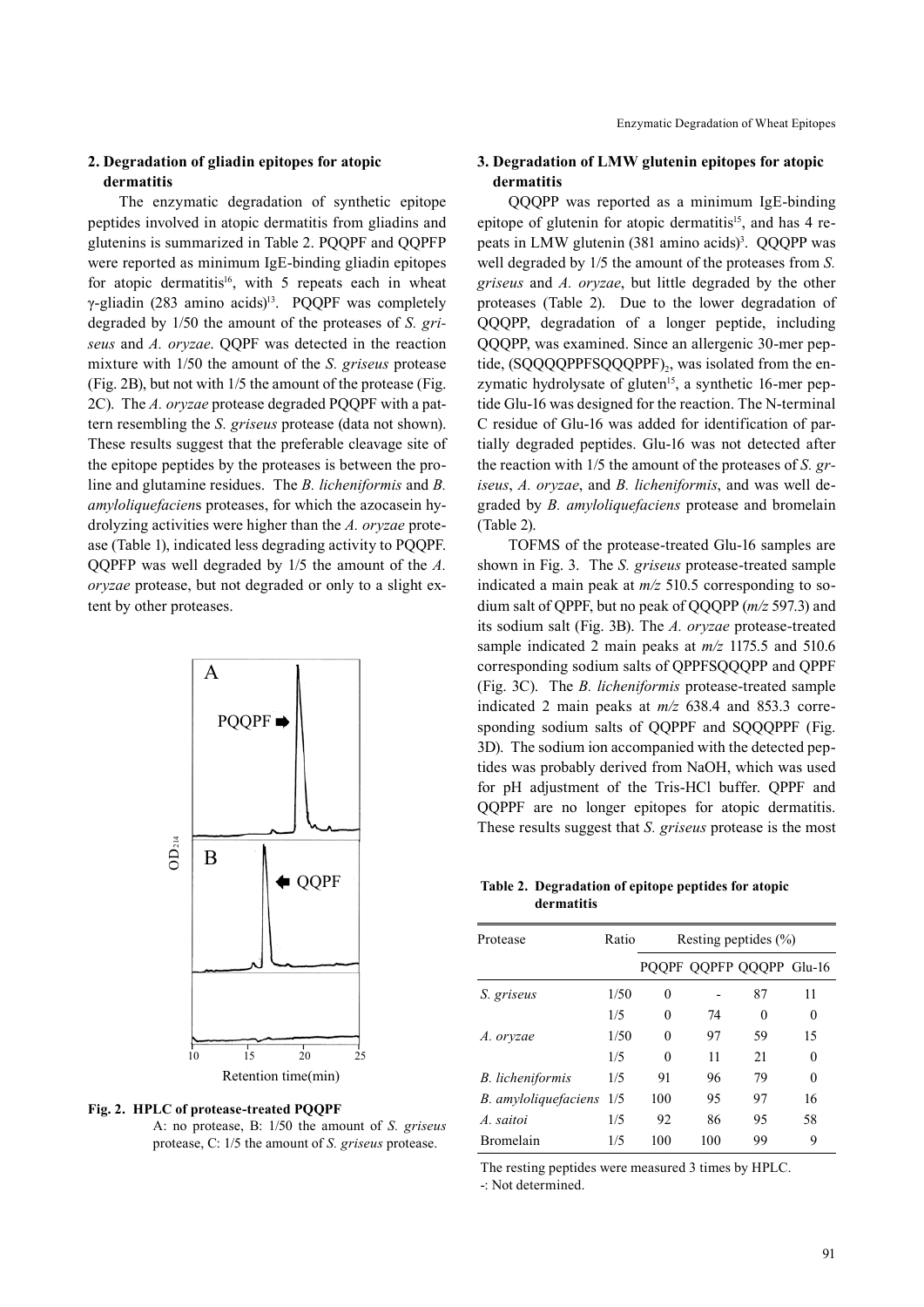S. Oita



**Fig. 3. Mass spectra of protease-treated Glu-16** A: no protease, B: *S. griseus*, C: *A. oryzae*, D: *B. licheniformis.*

preferable enzyme for the degradation of the LMW epitope.

The cross-linking of a peptide and multiple molecule of IgE is necessary for the degranulation of rat basophilic leukemia cells2,6. The partially degraded peptides of QPPFSQQQPP and SQQQPPF from Glu-16 were unable to bind to multiple molecules of IgE from wheat allergy patients, because the peptides contained only one epitope. However, it is not certain that the peptides lose the ability to elicit the degranulation of human mast cells. Therefore, LMW glutenin treated with proteases of *A. oryzae* and *B. licheniformis* possibly sustains the allergenicity.

# **4. Degradation of epitopes for EIA**

QQIPQQQ and QQFPQQQ were reported as minimum IgE-binding epitopes of  $\omega$ -5 gliadin for EIA, each of which had 4 and 17 repeats in  $\omega$ -5 gliadin (398 amino acids)1,4. QQFPQQQ was completely degraded by 1/50 the amount of the proteases of *S. griseus* and *B. licheniformis* and by 1/5 the amount of *A. oryzae* protease (Table 3) respectively. QQIPQQQ was almost degraded by 1/5 the amount of proteases of *S. griseus, B. licheniformis* and *A. oryzae* (Table 3). QQPGQ was reported as a mini-

**Table 3. Degradation of epitope peptides for EIA**

| Protease             | Ratio | Resting peptides $(\% )$ |                 |                |  |
|----------------------|-------|--------------------------|-----------------|----------------|--|
|                      |       |                          | QQIPQQQ QQFPQQQ | <b>OOPGO</b>   |  |
| S. griseus           | 1/50  | 41                       | 0               | $\mathfrak{D}$ |  |
|                      | 1/5   | 0                        |                 | 0              |  |
| A. oryzae            | 1/50  | 28                       | 29              | 73             |  |
|                      | 1/5   | 0                        |                 | 7              |  |
| B. licheniformis     | 1/50  | 92                       |                 |                |  |
|                      | 1/5   |                          |                 | 83             |  |
| B. amyloliquefaciens | 1/5   | 58                       | 51              | 79             |  |
| Bromelain            | 1/5   | 100                      | 87              | 86             |  |

The resting peptides were measured 3 times by HPLC.

-: Not determined.

mum IgE-binding epitope of HMW glutenin for EIA, and had 35 repeats in HMW glutenin x-type subunit (819 amino acids)<sup>5</sup>. QQPGQ was almost degraded by the proteases of *S. griseus* and *A. oryzae*, but was slightly degraded by *B. licheniformis* protease (Table 3).

In this study, we clarified that the microbial and food-processing proteases of *S. griseus*, *A. oryzae*, and *B.*